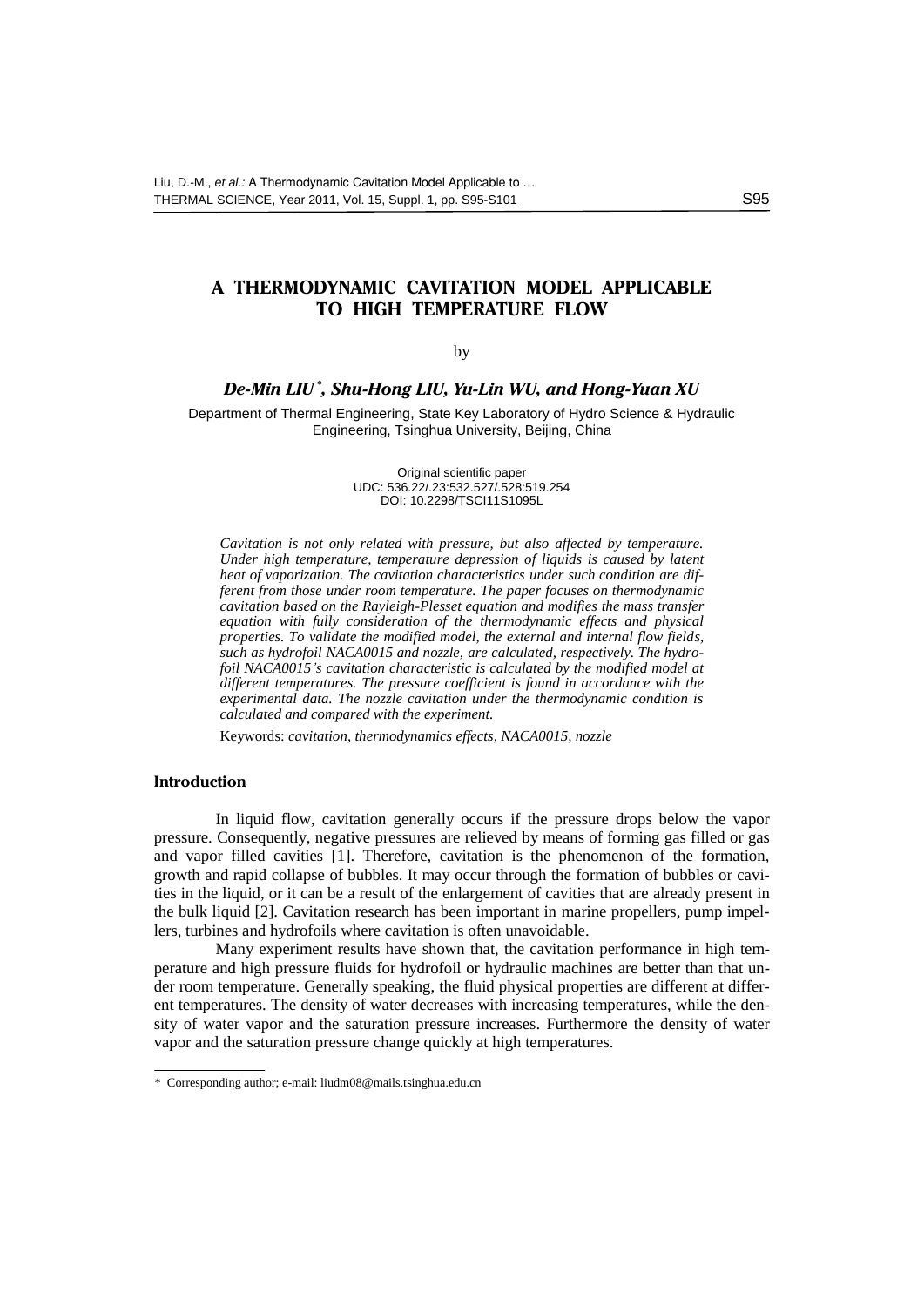Under room temperature conditions, the amount of vapor pressure changing with the variations of temperature is smaller and can even be neglected. On the other hand, this effect cannot be ignored under high temperature and high pressure conditions.

Research on the cavitation under thermodynamic effects has generally been focused on obtaining correlations for temperature depression as a function of flow conditions and liquid properties. Particular important methods include the B-factor method [3, 4] and the entrainment theory method [5]. Deshpande [6] solves the cavity geometry which is affected by the temperature depression with CFD (computational fluid dynamics) method. The solution of the Navier-Stokes equations in combination with an algebraic turbulence model provides the details of the cavity geometry, while the temperature depression in the vicinity of the cavity interface can be obtained to solve the energy equation. This research only considers the flow field information.

In this paper, the cavitation mass transfer equation under the thermodynamic effects is modified. This modified equation mainly considers the temperature variation, pressure pulsation and physical properties. To validate the modified equation's robustness, two flow fields are solved. Cavitation around hydrofoil NACA0015 is calculated with this equation and the simulation results are compared with the experimental data. Finally, a circle nozzle cavitation is also simulated by this equation; the result is found in accordance with the experiment.

## **Mathematical model**

In this paper, to research the cavitation phenomenon under thermodynamic conditions, some fluid physical properties are introduced, such as the saturation vapor pressure *P<sup>v</sup>* , surface tension *s* and water and water vapor density, which are functions of the temperature. At high temperatures, the saturation vapor pressure decreases more than at the room temperature if the temperature drops by 1 °C.

The saturation vapor pressure of water  $P_\nu$  is given by the empirical formula as:

$$
p_{v} = p_{k} \exp\left\{ \left( 1 - \frac{T_{k}}{T} \right) \left[ a + (b - eT)(T - d)^{2} \right] \right\}
$$
 (1)

where  $p_k = 22.13$  MPa and  $T_k = 2647.31$  K.

The surface tension is also a function of the temperature, namely:  
\n
$$
s = 0.11633 - 1.09536 \cdot 10^{-4} T - 1.72619 \cdot 10^{-10} T^2
$$
\n(2)

In the homogeneous multiphase model, a common flow field is shared by all fluids, as well as other relevant fields such as temperature and turbulence. Thus, the governing equations of the homogeneous model for mass, momentum, thermal energy and volume conservation equation can be written as:

$$
\frac{\partial \rho_m}{\partial t} + \frac{\partial (\rho_m \overline{u_i})}{\partial x_i} = 0
$$
\n(3)

$$
\frac{\partial(\rho_m \overline{u}_i)}{\partial t} + \frac{\partial(\rho_m \overline{u}_i \overline{u}_j)}{\partial x_j} = -\frac{\partial \overline{p}}{\partial x_j} + \frac{\partial}{\partial x_j}(\overline{\tau}_{ij}^* - \rho_m \overline{u_i' u_j'})
$$
(4)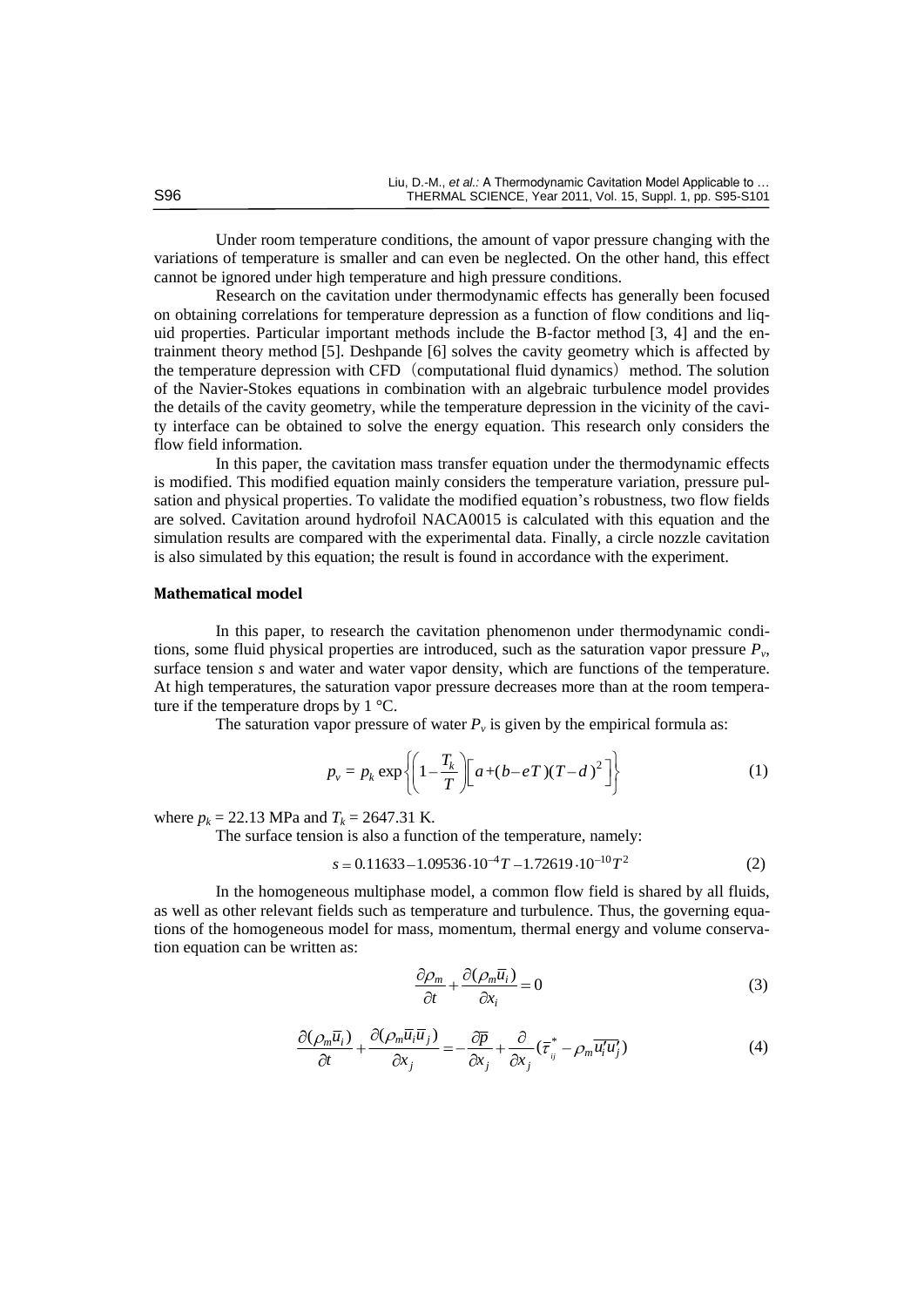$$
c_m \left( \frac{\partial \rho_m \overline{T}}{\partial t} + \overline{u}_j \frac{\partial \rho_m \overline{T}}{\partial x_j} \right) - \frac{\partial}{\partial x_j} \left( \lambda \frac{\partial \overline{T}}{\partial x_j} - c_m \rho_m \overline{u'_i T'} \right) - \frac{dp}{dt} - \overline{\Phi} = \dot{m} (c_v - c_l) \overline{T}
$$
(5)

$$
\frac{\partial(\rho_l \alpha_l)}{\partial t} + \frac{\partial(\rho_l \alpha_l \overline{u}_j)}{\partial x_j} = \rho_l \dot{m}
$$
 (6)

where

$$
\overline{\tau}_{ij}^{*} = \begin{cases}\n\mu_{m} \left( \frac{\partial \overline{u}_{i}}{\partial x_{j}} + \frac{\partial \overline{u}_{j}}{\partial x_{i}} \right) & i \neq j \\
2\mu_{m} \frac{\partial \overline{u}_{i}}{\partial x_{j}} - \frac{2}{3} \mu_{m} \nabla \cdot \overrightarrow{V} & i = j\n\end{cases}
$$
\n
$$
\overline{\Phi} = 2\mu_{m} \left( \frac{\partial \overline{u}_{j}}{\partial x_{j}} \right)^{2} + \mu_{m} \left( \frac{\partial \overline{u}_{j}}{\partial x_{i}} + \frac{\partial \overline{u}_{i}}{\partial x_{j}} \right)^{2} + \lambda (\nabla \cdot \overrightarrow{V})^{2} \quad i \neq j
$$
\n
$$
-\rho_{m} \overrightarrow{u_{i}^{\prime} u_{j}^{\prime}} = \mu_{i} \left( \frac{\partial u_{i}}{\partial x_{j}} + \frac{\partial u_{j}}{\partial x_{i}} \right) - \frac{2}{3} \rho_{m} k \delta_{ij} - \rho_{m} \overrightarrow{u_{i}^{\prime} T^{\prime}} = \frac{\mu_{i}}{\sigma_{T}} \frac{\partial T}{\partial x_{j}}
$$
\n
$$
\rho_{m} = \alpha_{v} \rho_{v} + (1 - \alpha_{v}) \rho_{l} \qquad \mu_{m} = \alpha_{v} \mu_{v} + (1 - \alpha_{v}) \mu_{l} \qquad c_{m} = \alpha_{v} c_{v} + (1 - \alpha_{v}) c_{l}
$$

In most cases, the characteristic time of bubbles (growth and collapse, *etc*.) is less than  $10^{-5}$  s, depending on the cavity size. The time scale of turbulent fluctuation is generally far greater. Therefore, the bubble related behavior of cavities is affected by turbulence, such as inception, growth and collapse, *etc*. Singhal *et al.* [7] has assumed pressure fluctuation is a function of density and turbulence energy as additional negative pressure drops, which equals to the half of the turbulence fluctuation  $p'_{\text{turb}}$ :

$$
p'_{\text{turb}} = 0.39 \,\rho k \tag{7}
$$

This effect is equivalent to raising the vapor pressure  $p_v$  by  $p'_{\text{turb}}/2$  to an equivalent vapor pressure  $p_v^*$ :

$$
p_v^* = p_v + \frac{p'_{\text{turb}}}{2} = p_v + 0.195 \rho k \tag{8}
$$

The mass transfer equation for vapor-liquid mixture based on the theory of evaporation/condensation on a plane surface, and the Kinetic theory of mass transfer are used to get the source terms. The source term of eq. (9) is applied only if  $p < p_v^*$ ; the source term of the Sharp Interfacial Dynamics Model eq. (10) is employed, or vice versa. Thus, the source term *m* can be expressed as:

If 
$$
p < p_v^*
$$
:  $m = C_1 \frac{3a_v}{r} \frac{2s}{2-s} \left(\frac{M}{2\pi R}\right)^{1/2} \left(\frac{p_v^*}{\sqrt{T}} - \frac{p}{\sqrt{T}}\right)$  (9)

If 
$$
p > p_v^*
$$
:  $\dot{m} = C_2 \frac{3(1 - a_v - a_u)}{r} \frac{2s}{2 - s} \left(\frac{M}{2\pi R}\right)^{1/2} \left(\frac{p}{\sqrt{T}} - \frac{p_v^*}{\sqrt{T}}\right)$  (10)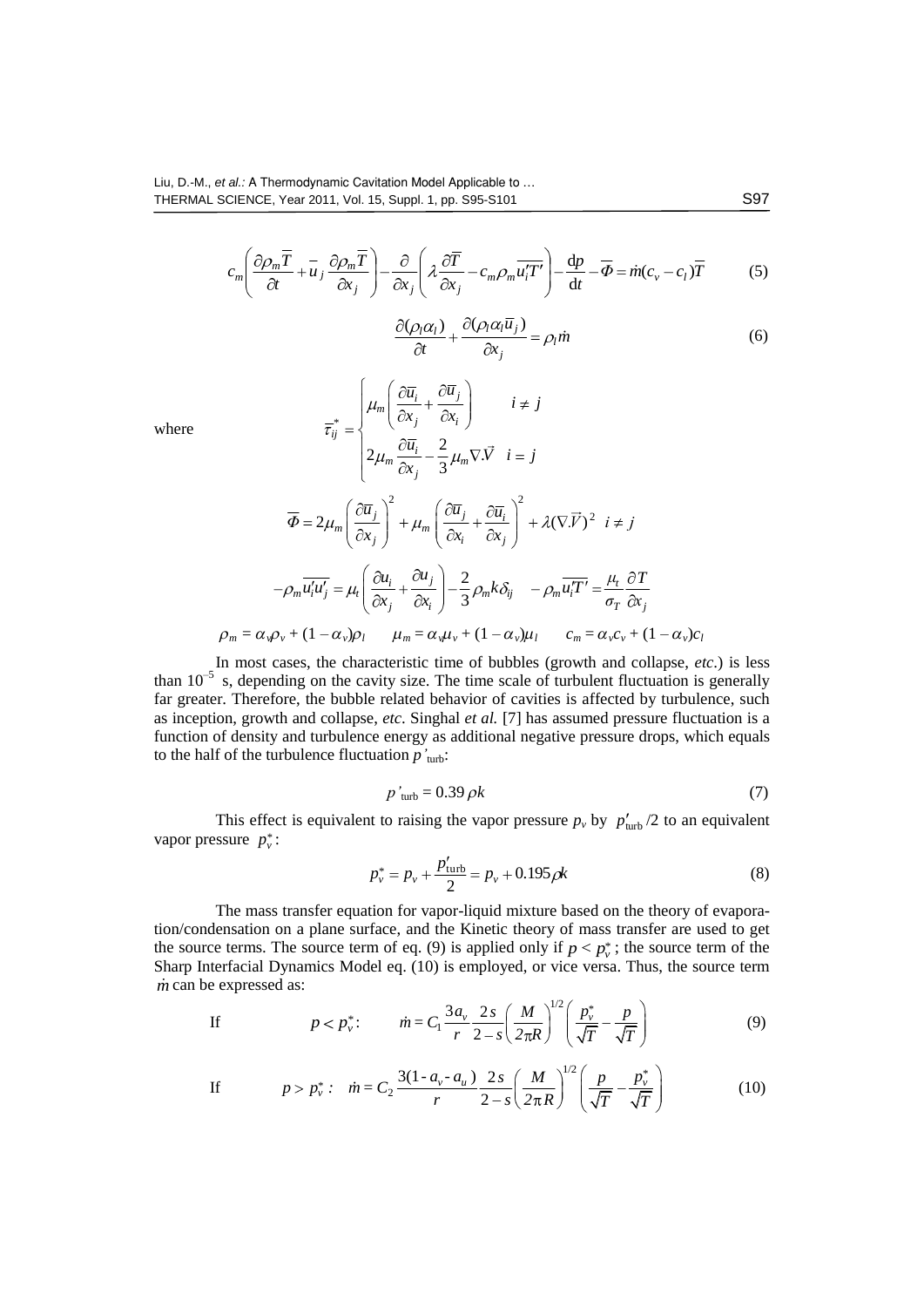## **Simulation results for hydrofoil**

In this paper, the 3-D hydrofoil of NACA0015 (shown in fig. 1) is simulated at 25, 50, 100 and 150 °C. The span of the hydrofoil is 0.08 m and cavitation number is 1.5.

Figure 2 shows the pressure coefficient –  $C_p$  distribution along [nondimensional](app:ds:nondimensional) hydrofoil chord.



**Figure 1. Model and flow conditions**



**Figure 2. The pressure coefficient distribution at different temperatures**



The cavitation zone length is in accordance with the experimental results at 25 °C and 50 °C in the reference [8]. The cavitation zone length calculated at 100 °C is 45% shorter than the length at 25  $\degree$ C and is minimum at 150  $\degree$ C. The cavity zone length decreases with rising temperatures.

In fig. 3, when the temperature decreases by 0.1 K, the decrease in pressure at 100  $^{\circ}$ C is five times as large as that at 50 °C

Hence, the pressure variation is more sensitive to temperature under high temperature conditions.

#### **Simulation results for nozzle**

Cavitation occurs when the flow passes through a very small circle nozzle, which produces a high pressure decline. In the present paper, the circle nozzle geometry, as shown in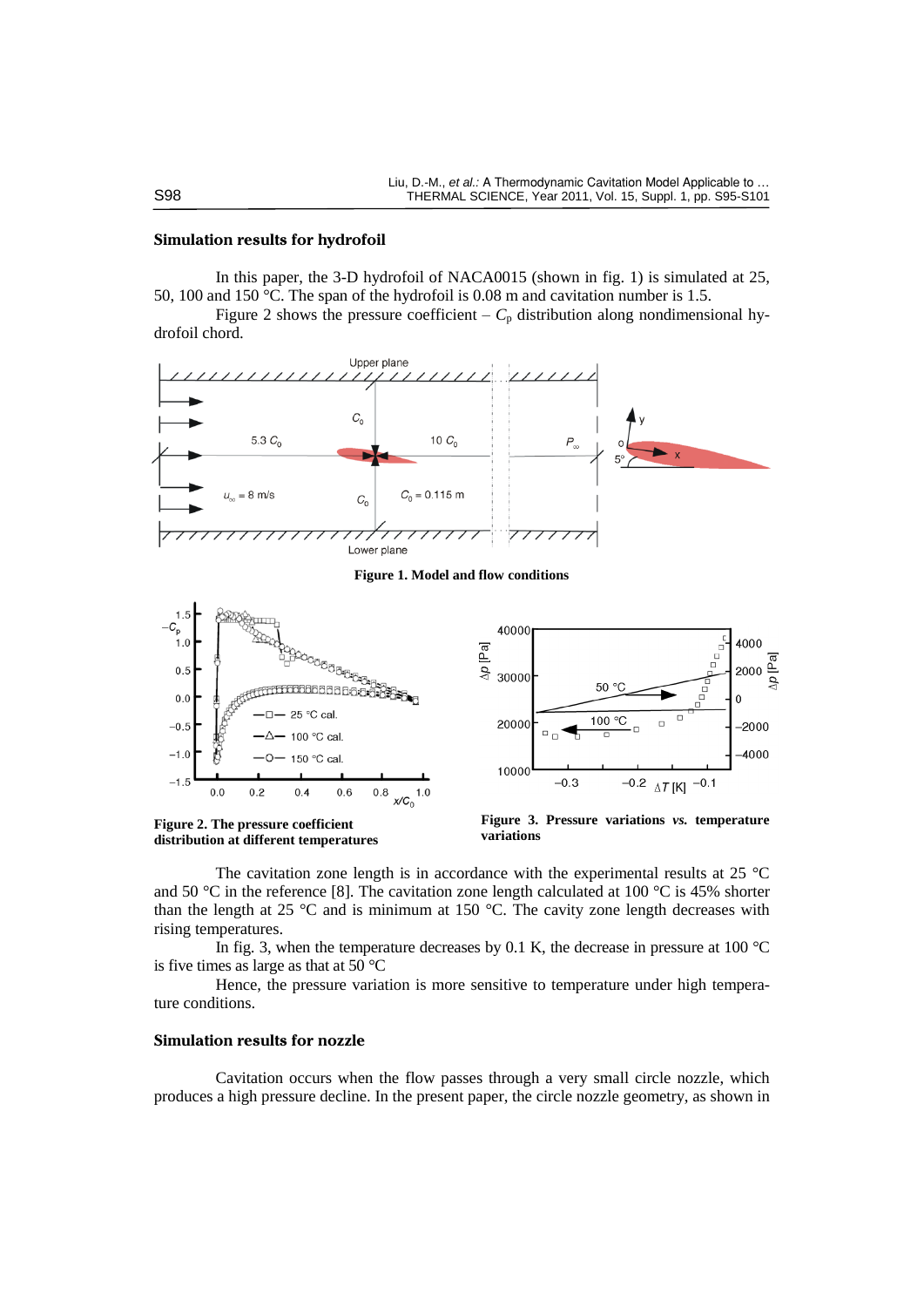fig. 4, is presented, which is the same as Abuaf's *et al.* [9] experimental circle nozzle. The calculation is given at the same pressure coefficient  $C_p = (P_{in} - P_v)/(P_{in} - P_{out}) = 1$ ;  $p_v$  is the saturated vapor pressure.

The turbulence model is the SST *k-w* model due to the better convergence compared to other turbulence models.

In fig. 5, the calculated vapor fraction on the axis of the nozzle at 100 and 150  $\degree$ C are plotted and compared with the references [9, 10]. A good agreement is observed between



**Figure 4. Circular nozzle [9]**

the presented prediction and the test data [9], especially when  $x/C$  is larger than 0.7 comparing with the published predictions [10]. In the simulation, it is also observed that the bubble occurs near the throat of the nozzle, and then is carried to the diffusion part. At 100  $^{\circ}$ C, the vapor volume fraction is larger than that at 150 °C which demonstrates that the cavitation phenomena under high temperatures and high pressures is different from under low temperatures and low pressures.



**Figure 5. Cavitation vapor fraction along the axial line (***C***: the axial distance from the nozzle inlet to outlet;** *x***: the axial distance from the point to inlet)**



**Figure 6. Cavitation vapor fraction along the axial line (***C***: the axial distance from the nozzle inlet to outlet;** *x***: the axial distance from the point to inlet)**

If the boundary condition is modified, such as the  $p_{in} = 555$  kPa and  $p_{out} = 378$  kPa at the temperature 25 °C, 50 °C, and 100 °C the vapor distribution is increasing with the temperature increasing, in fig.6. This result is different from the vapor distribution at the same pressure coefficient  $C_p = 1$ .

#### **Conclusions**

In this paper, a thermodynamic cavitation model of high temperature flows considering the surface tension, temperature and physical properties is modified based on evaporation and condensation mechanics.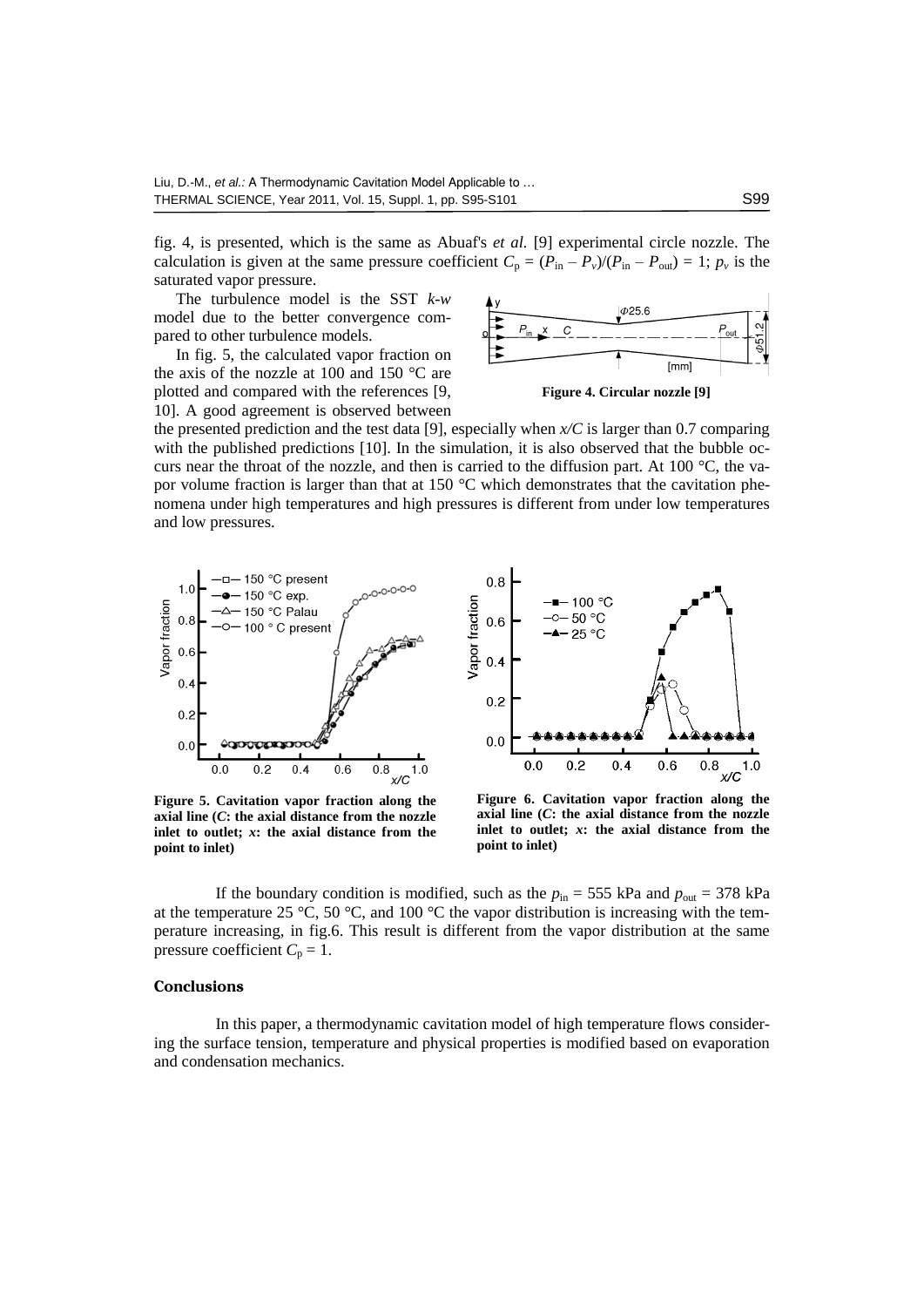The modified thermodynamic cavitation model is used to simulate the flow on NA-CA0015 hydrofoil at different temperatures. The length of the vapor distribution decreases with temperature increasing.

The circle nozzle is also calculated by this improved model. The cavitation model under thermodynamics effects is effective to predict the nozzle's cavitation. The prediction of the axial vapor fraction is in good agreement with the experimental data.

From these two cases, the external and internal flow, the modified cavitation model considering the thermodynamic efforts is enough to predict the cavitation phenomena at high temperatures.

#### **Acknowledgements**

The present research is supported by the Chinese National Foundation of Natural Science (No. 51076077) and by the National Key Technology R&D Program in China. Authors also would like to express their thanks to the support by the Project 2010-ZY-5.

## **Nomenclature**

- $a -$  coefficient in the eq. (1)  $[-]$
- *b* coefficient in the eq. (1) [–]<br>  $C_p$  pressure coefficient,  $2(p-p)$
- $C_p$  pressure coefficient,  $2(p p_{\infty})/p_l u_{\infty}^2$  [–]
- $\overrightarrow{C_1}$  coefficient of evaporation, 0.39, [–]<br>  $\overrightarrow{C_2}$  coefficient of condensation, 0.03, [–]
- $C_2$  coefficient of condensation, 0.03, [–]<br>  $c$  specific heat capacity, [kg<sup>-1</sup> K<sup>-1</sup>]
- $c$  specific heat capacity,  $[\text{kg}^{-1} \text{ K}^{-1}]$
- *d* coefficient in the eq. (1)  $\overline{[-]}$
- *e* coefficient in the eq. (1) [–]<br> *k* turbulent kinetic,  $\lfloor m^2 s^{-2} \rfloor$
- $k$  turbulent kinetic,  $\left[\text{m}^2\text{s}^{-2}\right]$
- $M$  coefficient in the eq. (9) and (10),  $[-]$ *m* – heat transfer induced by interphase mass
- transfer,  $(c_v c_l)\overline{T}$  [m<sup>-3</sup>s<sup>-1</sup>]
- $\dot{m}$  interphase mass transfer rate, [kgm<sup>-3</sup>s<sup>-1</sup>]
- $p$  local static pressure, [Pa]<br> $R$  coefficient in the eq. (9) a
- $P$  coefficient in the eq. (9) and (10),  $[-]$
- $r$  bubble radius, [m]<br> $T$  temperature, [K]
- temperature, [K]
- $t =$  time, [s]
- $\overline{u}$  average velocity, [m·s<sup>-1</sup>]
- $u'$  fluctuation velocity,  $\text{[ms}^{-1}]$

#### **References**

- [1] Batchelor, G. K., An Introduction to Fluid Dynamics, Cambridge University Press, Cambridge, United Kingdom,1967
- [2] Shah, Y. T., Pandit, A. B., Moholkar, V.S., Cavitation Reaction Engineering, Kluwer Academic/Plenum Publishers, Dordrecht, The Netherlands, 1999
- [3] Stahl, H. A., Stepanoff, A. J., Thermodynamic Aspects of Cavitation in Centrifugal Pumps, *ASME Journal of Basic Engineering*, *78* (1956), 8, pp. 1691-1693
- [4] Moore, R. D., Ruggeri, R. S., Prediction of Thermodynamic Effects on Developed Cavitation Based on Liquid-Hydrogen and Freon-114 Data in Scaled Venturis, NASA TN D-4899, 1968
- [5] Holl, J. W., Wislicenus, G. F., Scale Effects on Cavitation, *ASME Journal of Basic Engineering*, *83* (1961), pp. 385-398

*Greek letters*

- $\alpha$  volume fraction, [-]
- $\alpha$ <sub>u</sub> non-condensable gas void fraction,
- $5.10^{-5}$ , [-].
- $\delta_{ii}$  Kronecker symbol, [–]
- $\mu$  kinemics viscosity, [Pas]<br>  $\lambda$  heat conductivity. [Wm<sup>-1</sup>]
- $\lambda$  heat conductivity, [Wm<sup>-1</sup>K]<br>  $\rho$  fluid density, [kgm<sup>-3</sup>]
- $\rho$  fluid density, [kgm<sup>-3</sup>]
- $\Phi$  enthalpy, [Jkg<sup>-1</sup>]

## *Subscripts*

- $i, j = 1, 2, 3$
- *v* water vapor
- *l* water
- *m* mixture